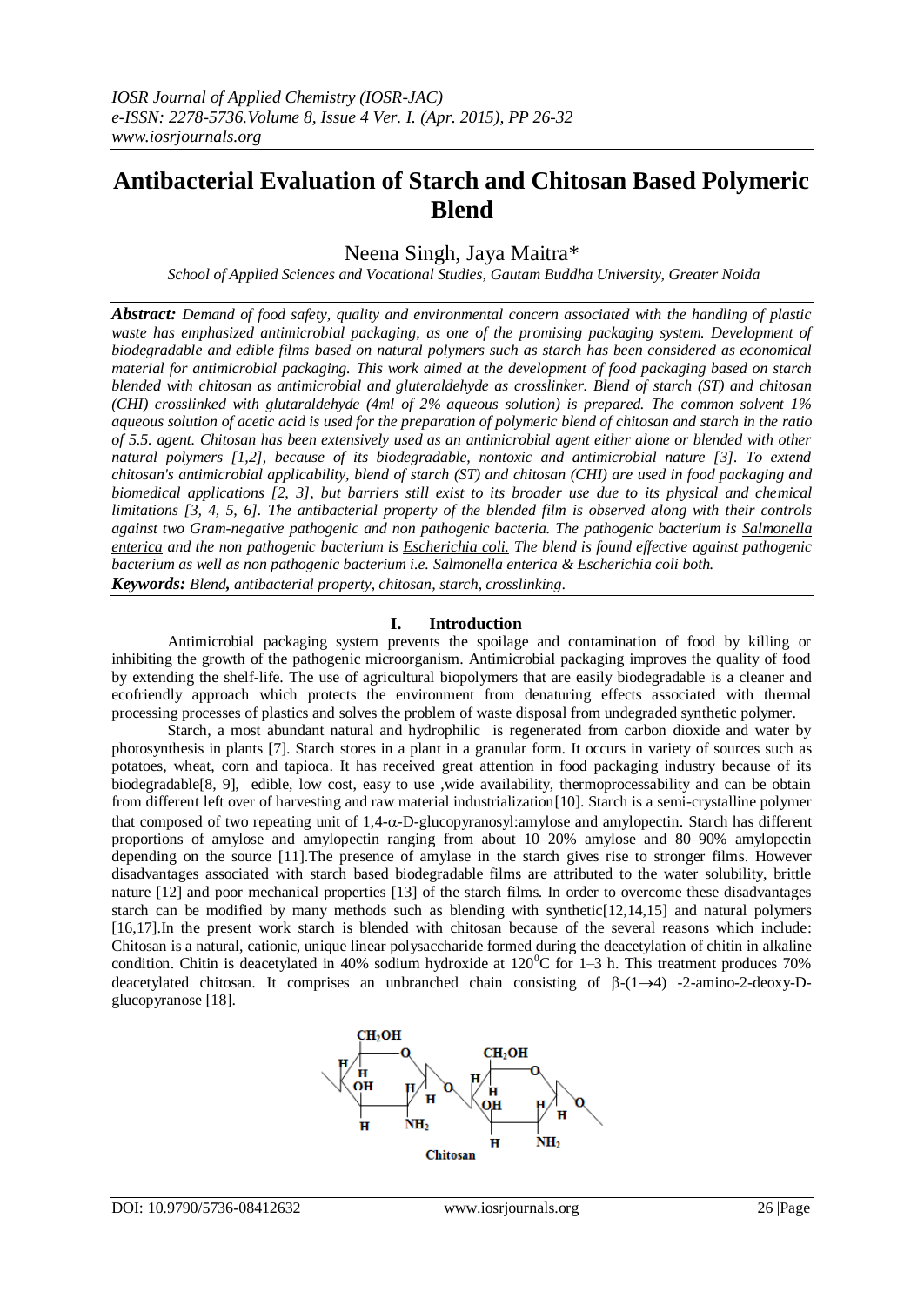Chitosan has excellent film-forming ability and antimicrobial properties. Chitosan is suitable for obtaining antimicrobial films[19]. Chitosan has attracted much attention in the field of biomaterials, because of its biological properties, biodegradability, bioactivity and biocompatibility [20, 21, 22]. The positive electrical charge of chitosan allows it to combine with all parts of the skin and hair with negative electrical charge, counts at its application in pharmaceutical, medical, and cosmetic industries [23]. It is used in shampoos, hair gels, as bacteria-inhibiting in tooth pastes and mouthwashes as well as a cationic film forming agent in skin care products [24] and in food coating and packaging [19,25].Bacteriostatic and bactericidal effect of chitosan is due to the binding of its positively charged amino  $(-NH_3^+)$  group to negatively charged carboxylate  $(-COO^-)$  group on the surface of bacteria cell wall [26]. Membrane disruption and leakage of cellular protein may be responsible for the antibacterial activity of the chitosan [27]. Film forming ability and antimicrobial property of chitosan is an important feature for food packaging. To prevent the loss of moisture from food material and reduce dripping from meats and fishes, coating of films on raw food/food product is a general way of food packaging. Antioxidant and antimicrobial coating of chitosan film can also restricts the flavor loss and foreign odor pick up [28, 29].

Starch and chitosan are considered to be an efficient food packaging material owing to their biodegradable, biocompatible, inexpensive, hydrophilic and non-toxic nature [30]. Complimentary characteristics of starch and chitosan not only attracted considerable attention in the area of food ingredients/packaging also attracted considerable attention in the area of biotechnology, biomedicine and cosmetics [31, 32]. Hydrogels of chitosan and starch are widely used for various purposes such as drug delivery and tissue engineering systems [33].

It is not wise to use chitosan and starch directly for hydrogel, native starch is poor in processability, also poor in the dimensional stability and mechanical properties for its end products [34], correspondingly the physico-mechanical properties of chitosan are moreover weak [35]. The mechanical properties of starch/chitosan films were improved by incorporating the other polysaccharides through blending [35] or by cross linking agents. Mixing of two or more polymers to produce blends is a well established strategy for achieving specific combination of physical properties [36] moreover it is an effective way to prepare compatible materials. Starch composite films with different polymers are extensively explored and the films obtained from chitosan and starch, was recommended for food packaging and medical applications [37]. Starch blend with chitosan construct mechanical stability with suppress crystallinity [38,39]. The presence of polysaccharide makes it biocompatible and biodegradable [35].

In present study, chitosan and starch were blended with glutaraldehyde as a crosslinking agent to form mechanically strong polymeric blend. Glutaraldehyde has been used more commonly than any other crosslinking reagent, because of its less expensive, readily available, and high solublility in aqueous solution [40 ] nature. The highly reactive aldehyde groups of glutaraldehyde readily form imine bonds (Schiff's base) with amino groups and acetal bonds with hydroxyl groups [41]. This bonding is responsible for efficient crosslinking of glutaraldehyde.

After blending of chitosan and starch with glutaraldehyde the antibacterial property of hydrogels was observed against two Gram-negative bacteria i.e. pathogenic bacteria and non pathogenic bacteria. The pathogenic bacterium is Salmonella enterica and the non pathogenic bacterium is Escherichia coli.

Salmonella enterica is a rod shaped, flagellated, gram-negative bacterium belongs to the genus Salmonella. Salmonellae are universally available. Salmonella is commonly responsible for food poisoning. All species of Salmonella can infect humans. Infections are usually contracted from sources such as:

[Poultry,](http://en.wikipedia.org/wiki/Poultry) [pork,](http://en.wikipedia.org/wiki/Pork) [beef](http://en.wikipedia.org/wiki/Beef) and [fish](http://en.wikipedia.org/wiki/Fish) [\(seafood\)](http://en.wikipedia.org/wiki/Seafood), if the meat is not properly vooked or is infected with the bacteria after preparation, infected [eggs,](http://en.wikipedia.org/wiki/Egg_(food)) egg products, tainted fruits and vegetables.

E.coli, Escherichia coli a germ, is a rod shaped, gram- negative bacterium commonly found in the lower intestine of warm blooded organisms. E. coli strains in majority are harmless, but some of them can cause food poisoning. It lives in the digestive tracts of humans and animals.

There are many types of E. coli, and most of them are harmless, but some (strain O157:H7) can cause bloody [diarrhea,](http://www.webmd.com/digestive-disorders/digestive-diseases-diarrhea) severe [anemia,](http://www.webmd.com/hw-popup/anemia) [urinary tract infections](http://www.webmd.com/a-to-z-guides/urinary-tract-infections-in-teens-and-adults-topic-overview) or [kidney failure,](http://www.webmd.com/a-to-z-guides/acute-renal-failure-topic-overview) which can lead to death. E. coli infection can happen by coming into contact with the feces, or stool, of humans or animals or by drinking water or eating food that has been contaminated by feces.

# **II. Experimental**

# **2.1 Polymers and reagents:**

Chitosan from HIMEDIA; RM 9358, Acetic acid glacial, free aldehyde.A.R. from HIMEDIA, Glutaraldehyde from HIMEDIA,RM5927, Starch, extra pure from TITAN BIOTECH LTD. Parafilm "M" from Pechiney Plastic Packaging Chicago.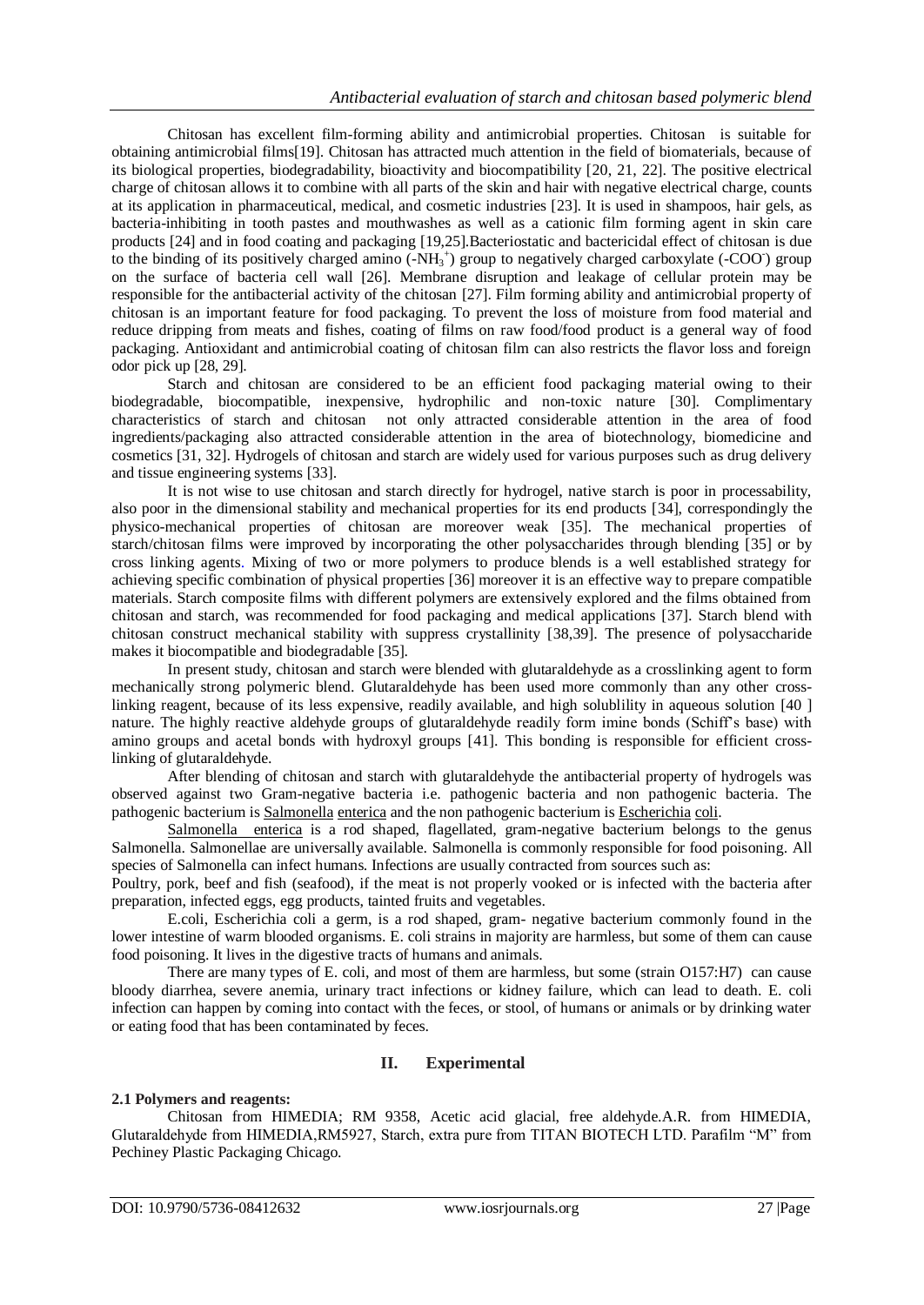## **2.2 Preparation of chitosan/starch and glutaraldehyde solutions/blend:**

Stock of 1% (v/v) acetic acid solution (aqueous) and 2% (v/v) glutaraldehyde solution (aqueous) were prepared by dissolving acetic acid and glutaraldehyde in distill water, simultaneously 2% (w/v) chitosan solution and 2% (w/v) starch solution were prepared by dissolving chitosan and starch in 1% acetic acid solution (aqueous) with the help of magnetic stirrer. 100ml chitosan and starch blend with 5:5 ratios (50ml of each) was prepared as reported earlier [42].The resultant polymeric blend were characterized by FTIR analysis.

## **2.3 Characterization of polymeric blend:**

FTIR spectrum of the starch and starch-chitosan blend are shown in Fig.5  $\&$  6. All characteristic peaks are present in the FTIR spectrum. Fig.7 shows the changes in FTIR of starch after blending with chitosan.

FTIR of Starch shows peak at 3282 for O-H stretching while at 2930 for C-H stretching and at 1412, 1340 for Bending of C-H and at 1076 & 994 for C-O stretching band.



**Fig.5** FTIR of soluble starch

When starch was blended with chitosan some significant new packs are arises at 1641.41for C=O stretching of carbonyl (I) and at 1546.91 for asymmetrical stretching of amide and some vital new bands are arises at 1344.38 and 1332.81 for Bending of C-H and band at 1246.02, 1205.51, and 1149.57 illustrate C-O stretching.



**Fig.6** FTIR ofstarch and chitosan blend **Fig.7** FTIR ofstarch and starch-chitosan blend

FTIR spectrum of the blend is not able to explains accurate relation between starch and chitosan, but the new peacks and bands arises in the spectrum (Fig.6, Fig.7) illustrate physical interaction between starch and chitosan.

#### **2.4 Assay of antibacterial activity:**

Disc diffusion method is used to check the antibacterial property of the blend. LB agar petriplates were prepared and test strain Salmonella enterica of  $10^4$  dilution were spread on two (A & B) petriplates of size 90 x 15 mm. 15 µl of each control i.e. 1% acetic acid solution, 2% glutaraldehyde solution, 2% chitosan solution, 2%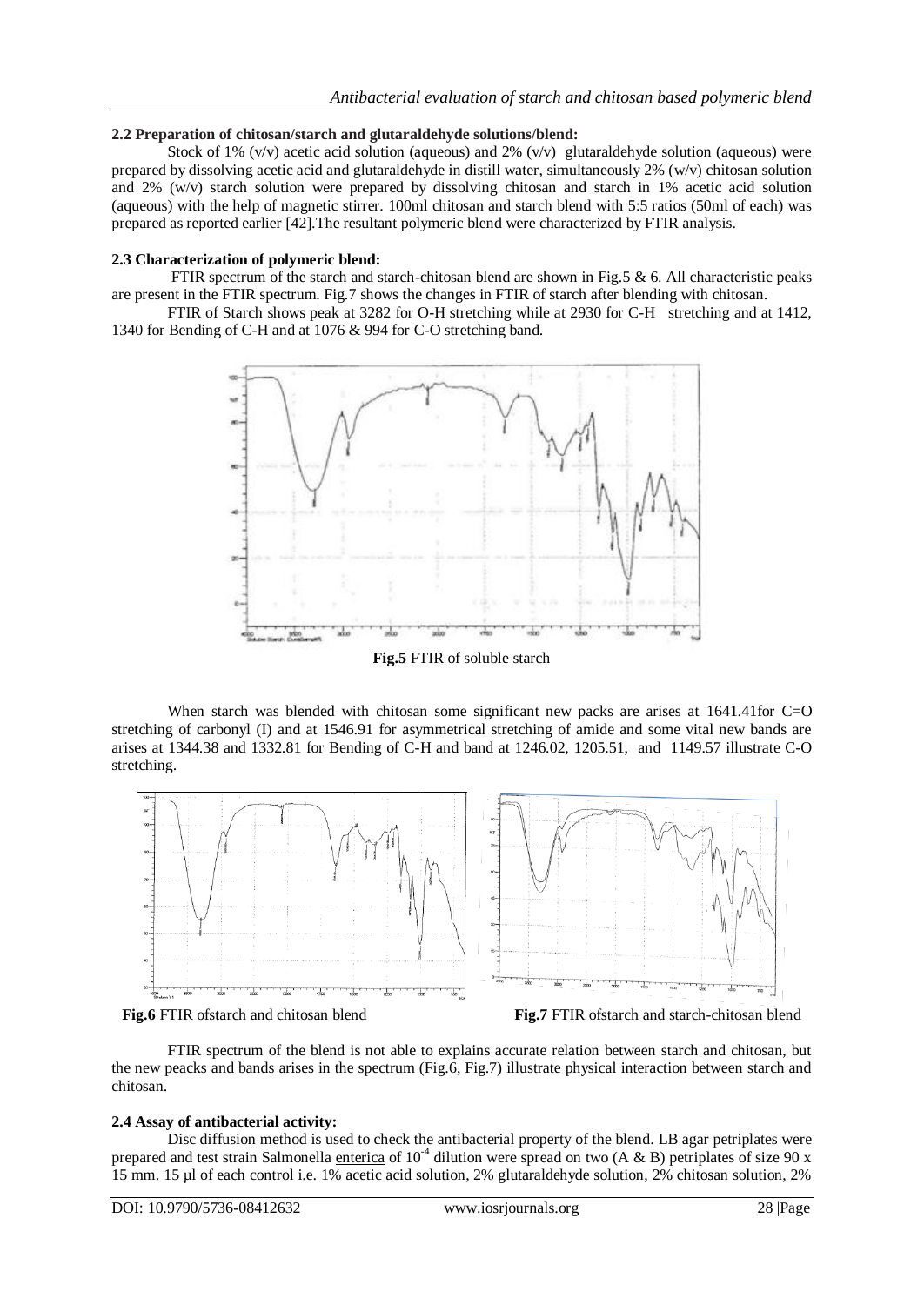starch solution were poured on the discs in petriplate A. While in petriplate B polymeric blend along with its control i.e.1% acetic acid solution, 2% glutaraldehyde solution, 2% chitosan solution ( except 2% starch solution) were placed on the disc in B. Petriplates were placed at  $37^{\circ}$ C in incubater and zone of inhibition were observed after 24 hours. The effect of glutaraldehyde was minimized by drying and repeated washing of the blend.Same experiment was repeated with same dilution and same quantity of controls/blend with Escherichia coli bacteria and petriplates were named as C and D. To maintain the accuracy and precision all the experiments were performed in triplicate every after two or three day.

## **III. Result And Discussion**

# **3.1 Antibacterial activity of polymeric blend(fig.**8 **to fig.**12**)**

In petriplate A (controls containing petriplate i.e. 1% acetic acid solution, 2% glutaraldehyde solution, 2% starch solution and 2% chitosan solution with the strain Salmonella enterica) zone of inhibition was absent around discs containing 1% acetic acid solution and 2% starch solution while zone of inhibition was present around the discs containing 2% glutaraldehyde solution and 2% chitosan solution. Zone of inhibition ranges were 0.0-6.0 and 7.0-10.0mm in diameter respectively.

In petriplate B (strain of Salmonella enterica along with controls: 1% acetic acid solution, 2% glutaraldehyde solution, 2% chitosan solution and polymeric blend except 2% starch solution containing petriplate) zone of inhibition was absent around discs containing 1% acetic acid solution while zone of inhibition was present around the discs containing 2% glutaraldehyde solution, 2% chitosan solution and polymeric blend. Zone of inhibition ranges were 0.0-6.0, 7.0-10.0 and 8.0-9.0 mm in diameter respectively.

In petriplate C (controls contining petriplate i.e. 1% acetic acid solution, 2% glutaraldehyde solution, 2% starch solution and 2% chitosan solution with the strain Escherichia coli) Zone of inhibition was absent around discs containing 1% acetic acid solution and 2% starch solution while zone of inhibition was present around the discs containing 2% glutaraldehyde solution and 2% chitosan solution. Zone of inhibition ranges were 7.0-8.0 and 8.0-9.0 mm in diameter respectively.

In petriplate D (strain of E.coli along with controls: 1% acetic acid solution, 2% glutaraldehyde solution, 2% chitosan solution and polymeric blend except 2% starch solution contining petriplate) zone of inhibition was absent around discs containing 1% acetic acid solution while zone of inhibition was present around the discs containing 2% glutaraldehyde solution, 2% chitosan solution and polymeric blend. Zone of inhibition ranges were 7.0-8.0, 8.0-9.0 and 8.0-9.0 mm in diameter respectively.



Fig 8: Petriplates A and B showing zene of inhibition for S. enterior

Fig 9: Petriplates C and D showing zone of inhibition for  $E.$ coli

Where:  $A = B$ lend Chi/C = 2 % Chitosan Solution Glu/G = 2 % Glutaraldehyde Solution A.A = 1% Acetic Acid Solution St/S = 2% Starch Solution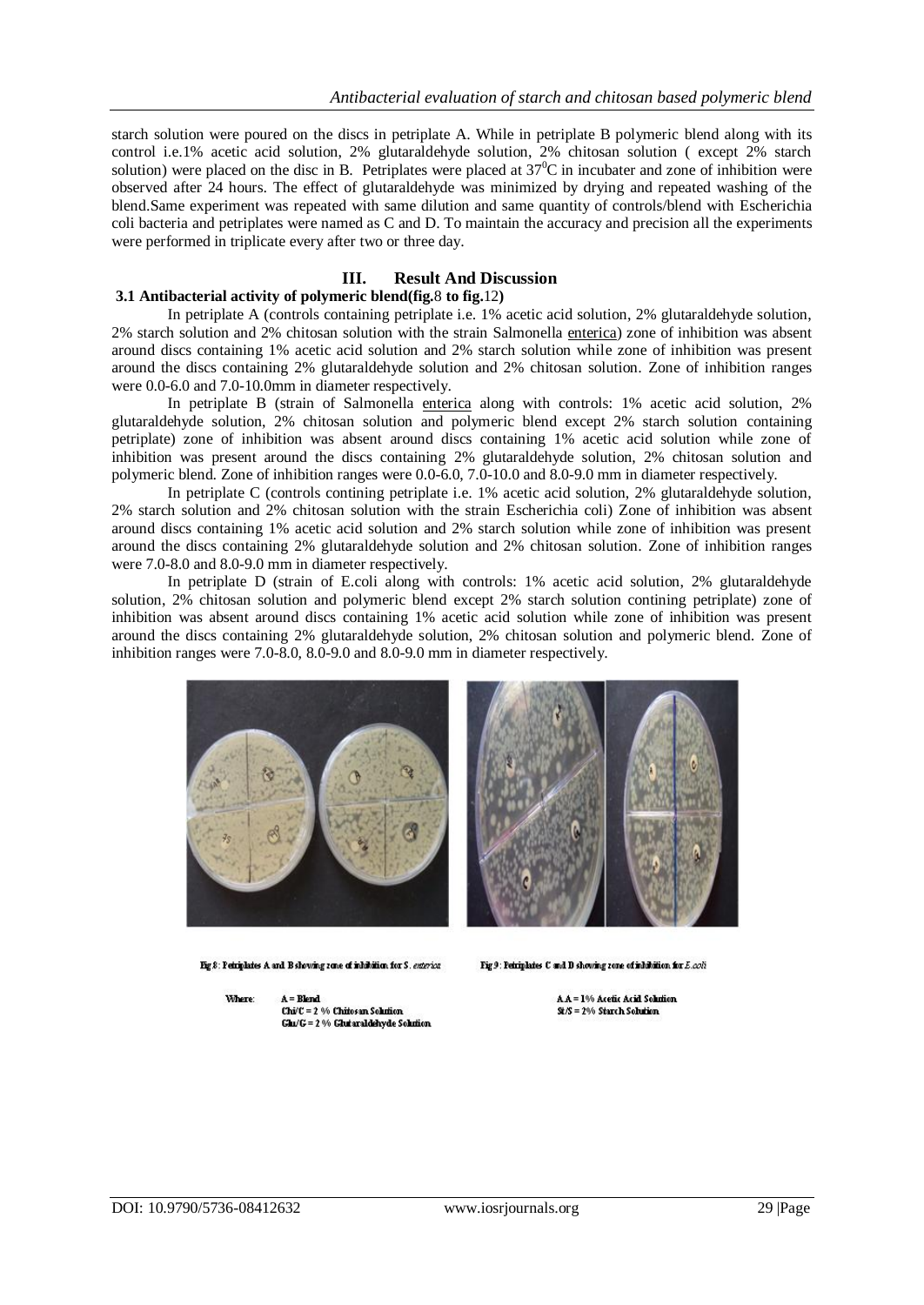

**Fig.10: Efficacy Test of Blend and Chitosan Solution every after two or three day**

**Table 1: Zone of inhibition for Salmonella enterica and Escherichia coli.**

| <b>Organisms</b>        | Diameter of zone of inhibition in mm. |                |           |           |          |           |
|-------------------------|---------------------------------------|----------------|-----------|-----------|----------|-----------|
|                         | <b>Trials</b>                         | $1\%$ A.A.     | $2\%$ Glu | $2\%$ Chi | $2\%$ St | A (Blend) |
| Pathogenic bacteria     |                                       |                |           |           |          |           |
| Salmonella enterica     |                                       |                | 6.0       | 10.0      |          | 8.0       |
|                         | П                                     |                | 6.0       | 8.0       |          | 8.0       |
|                         | Ш                                     | $\blacksquare$ |           | 7.0       | -        | 9.0       |
| Non-pathogenic bacteria |                                       |                |           |           |          |           |
| Escherichia coli        |                                       |                | 8.0       | 9.0       |          | 8.0       |
|                         | Н                                     |                | 7.0       | 8.0       |          | 9.0       |
|                         | Ш                                     |                | 7.0       | 8.0       |          | 8.0       |





Fig.11: Petriplate A& B Marring Z one of Inhibition for S enterior.



#### **Following observation can be concluded from the above experimental data**

- i. Acetic acid and starch solution does not show any activity against both the strains (Salmonella enterica and Escherichia coli).
- ii. ii.Chitosan solution (2% with 1% acetic acid) shows the highest antimicrobial property (zone of inhibition range is 8.0-9.0 mm in diameter) for both the strains.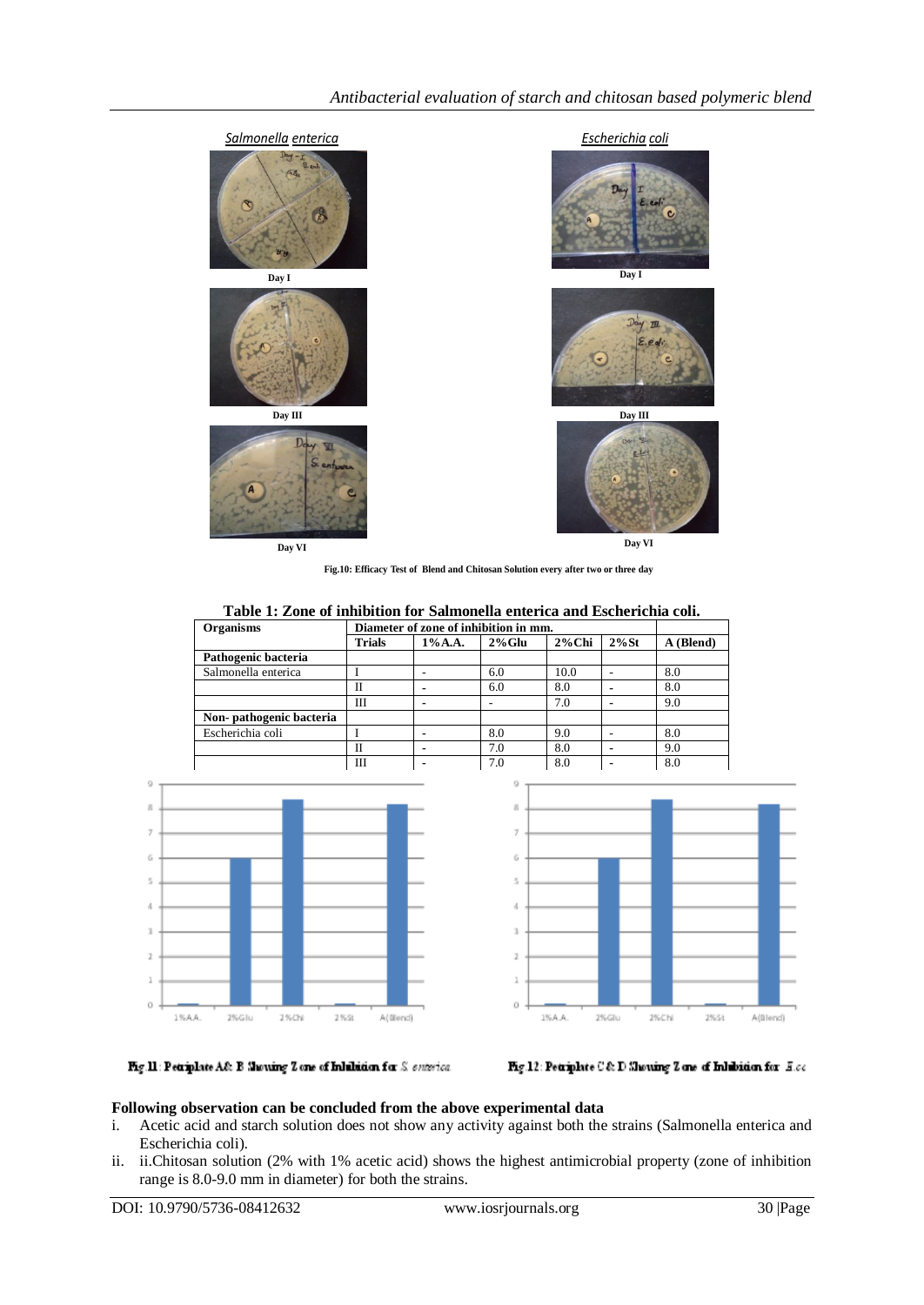- iii. iii.Blend/hydrogel also shows appreciable antibacterial property (zone of inhibition range is further same for both strains i.e. 8.0- 9.0 mm in diameter).
- iv. Glutaraldehyde solution (2 % with 1% acetic acid) taken as a crosslinking agent in the blend also shows antimicrobial behavior (zone of inhibition range is 0.0-6.0mm in diameter for S. enterica and 7.0-8.0mm in diameter for E.coli).

As the effect of excess glutaraldehyde was minimized by repeated washing of the blend, therefore the antibacterial activity of the blend might be due to chitosan only.

On the basis of the above experimental data and results it can be concluded that antibacterial activity of the blend might be due to chitosan only. Results also predict that the antibacterial property of chitosan reduces day by day. It is due to the biodegradable nature of chitosan. It degrades day by day and reduces the antimicrobial property but, after blending/crosslinking with glutaraldehyde its antibacterial property remains unaffected.

#### **IV. Conclusion**

An antibacterial blend of starch and chitosan was prepared using glutarldehyde as crosslinking agent. Blending starch with chitosan in presence of gluteraldehyde as crosslinking agent preserves the biodegradibility of the starch and improves its poor mechanical properties The presence of high density amino and hydroxyl groups with inter and intra molecular hydrogen bonding gives a good film forming property to this antibacterial starch based blend.Incorporation of chitosan showed a good inhibitory property against the bacteria E.Coli and Salmonella Enterica. Starch blended with chitosan can be considered as an ideal candidate for food application specially in view of recent out breaks of contamination associated with food products and the negative environment impact of packaging materials currently in use.The food and drug administration (FDA) has approved the use of chitosan for certain food applications (edible films to protect foods) because of its environment friendly, biodegradability, antimicrobial activity, non-toxic and versatile chemical and physical properties.Antimicrobial packaging will become a potential packaging system which will kill or inhibit the pathogenic microorganism and thus will prevent the food from contamination and spoilage and hence extend the food shelf life leading to improvement of food quality.

#### **References**

- [1]. Dutta, P. K., Tripathi**,** S., Mehrotra, G. K. and Dutta, J. (2009). [Perspectives for chitosan based antimicrobial films in food](http://www.sciencedirect.com/science?_ob=ArticleURL&_udi=B6T6R-4V166FY-1&_user=1585550&_coverDate=06%2F15%2F2009&_alid=956668868&_rdoc=1&_fmt=high&_orig=search&_cdi=5037&_sort=r&_docanchor=&view=c&_ct=1&_acct=C000053891&_version=1&_urlVersion=0&_userid=1585550&md5=c784e2c6aba16b36f1bff47310c9d687)  [applications.](http://www.sciencedirect.com/science?_ob=ArticleURL&_udi=B6T6R-4V166FY-1&_user=1585550&_coverDate=06%2F15%2F2009&_alid=956668868&_rdoc=1&_fmt=high&_orig=search&_cdi=5037&_sort=r&_docanchor=&view=c&_ct=1&_acct=C000053891&_version=1&_urlVersion=0&_userid=1585550&md5=c784e2c6aba16b36f1bff47310c9d687) Food Chemistry, vol. 114 (4), 1173-1182.
- [2]. Zhong, Q. P. and Xia, W. S. (2008). Physicochemical properties of Edible and Preservative Films from Chitosan/Cassava Starch/Gelatin Blend Plasticized with Glycerol. Food Technology and Biotechnology, vol. 46(3), 262–269.
- [3]. Singla, A. K. and Chawla, M. (2001). Chitosan: Some pharmaceutical and biological aspects an update. Journal of Pharmacy and Pharmacology, vol. 53, 1047–1067.
- [4]. Ming, K., Chen, X. G., Xing, K. and Park, H. J. (2010). Antimicrobial properties of chitosan and mode of action: a state of the art review"International Journal of Food Microbiology, vol. 144, 51-63.
- [5]. Xu, J., McCarthy, S. P. and Gross, R.A. (1996). Chitosan film acetylation and effects on biodegradability. Macromolecules, vol. 29, 3436-3440.
- [6]. Araújo, M. A., Cunha, A. and Mota, M. (2004). Enzymatic degradation of starch-based thermoplastic compounds used in protheses: Identification of the degradation products in solution. Biomaterials, vol. 25, 2687–2693.
- [7]. Teramoto, N., Motoyama, T., Yosomiya, R. and Shibata, M. (2003). Synthesis, thermal properties, and biodegradability of propyletherified starch. European Polymer Journal, vol. 39, pp. 255–261.
- [8]. Zhang, J. F. and Sun, X. Z. (2004). Mechanical properties of PLA/starch composites compatibilized by maleic anhydride. Biomacromolecules, vol. 5, pp. 1446–1451.
- [9]. Araújo, M. A., Cunha, A. and Mota, M. (2004). Enzymatic degradation of starch-based thermoplastic compounds used in protheses: Identification of the degradation products in solution. Biomaterials, vol. 25, pp. 2687–2693.
- [10]. Fama, L., Rojas, A. M., Goyanes, S. and Gerschenson, L. (2005). Mechanical properties of tapioca-starch edible films containing sorbates. LWT –Food Science and Technology, vol. 38 (6), pp. 631–639.
- [11]. Ramesh, M., Mitchell, J. R. and Harding, S. E. (1999). Amylose content of rice starch. Starch, vol. 51, pp. 311–313.
- [12]. Wu, Q. X. and Zhang, L. N. (2001). Structure and properties of casting films blended with starch and waterborne polyurethane. Journal of Applied Polymer Science, vol. 79, pp. 2006–2013.
- [13]. [Mathew, S.,](http://www.ncbi.nlm.nih.gov/pubmed?term=Mathew%20S%5BAuthor%5D&cauthor=true&cauthor_uid=16489584) [Brahmakumar, M.](http://www.ncbi.nlm.nih.gov/pubmed?term=Brahmakumar%20M%5BAuthor%5D&cauthor=true&cauthor_uid=16489584) and [Abraham, T. E.](http://www.ncbi.nlm.nih.gov/pubmed?term=Abraham%20TE%5BAuthor%5D&cauthor=true&cauthor_uid=16489584) (2006). Microstructural imaging and characterization of the mechanical, chemical, thermal, and swelling properties of starch-chitosan blend films. [Biopolymers,](http://www.ncbi.nlm.nih.gov/pubmed/?term=Mathew+S%2C+Brahmakumar+M.+and+Abraham+T+E.+biopolymers+82%2C176-187.%282006%29) vol. 82(2), pp. 176-87.
- [14]. Arvanitoyannis. I., Biliaderis, C. G., Ogawa, H. and Kawasaki, N. (1998). Biodegradable Films made from Low Density Polythene (LDPE) rice star and potato starch for food packaging application. Carbohydrate polymers, vol. 36, pp. 89-104.
- [15]. Bhattacharya, M. (1998). Stress relaxation of starch/synthetic polymer blends. Journal of Material Science, vol. 33(16), pp. 4131- 4139.
- [16]. Coffin, D. R., Fishman, M. L. and Cooke, P. H. (1995). Mechanical and Microstructural properties of pectin/starch films. Journal of Applied polymer Science, vol. 57(6), pp. 663-670.
- [17]. Xu, Y. X., Kim, K. M., Hanna, M. A. and Nag, D. (2005). [Chitosan-starch composite film: preparation and characterization.](http://www.sciencedirect.com/science/article/pii/S0926669004000482) Industrial Crops and Products, vol. 21(2), pp. 185-192.
- [18]. Bahrami, S. B., Kordestani, S. S., Mirzadeh, H. and Mansoori, P. (2003). Poly (vinyl alcohol) Chitosan Blends:Preparation, Mechanical and Physical Properties Iranian Polymer Journal, vol. 12 (2), pp. 139-146
- [19]. Dutta, P. K., Tripathi, S., Mehrotra, G. K. and Dutta, J. (2009). [Perspectives for chitosan based antimicrobial films in food](http://www.sciencedirect.com/science?_ob=ArticleURL&_udi=B6T6R-4V166FY-1&_user=1585550&_coverDate=06%2F15%2F2009&_alid=956668868&_rdoc=1&_fmt=high&_orig=search&_cdi=5037&_sort=r&_docanchor=&view=c&_ct=1&_acct=C000053891&_version=1&_urlVersion=0&_userid=1585550&md5=c784e2c6aba16b36f1bff47310c9d687)  [applications.](http://www.sciencedirect.com/science?_ob=ArticleURL&_udi=B6T6R-4V166FY-1&_user=1585550&_coverDate=06%2F15%2F2009&_alid=956668868&_rdoc=1&_fmt=high&_orig=search&_cdi=5037&_sort=r&_docanchor=&view=c&_ct=1&_acct=C000053891&_version=1&_urlVersion=0&_userid=1585550&md5=c784e2c6aba16b36f1bff47310c9d687) Food Chemistry, vol. 114 (4), pp. 1173-1182.
- [20]. Xu, J., McCarthy, S. P. and Gross, R. A. (1996). Chitosan film acetylation and effects on biodegradability. Macromolecules, vol. 29, pp. 3436-3440.